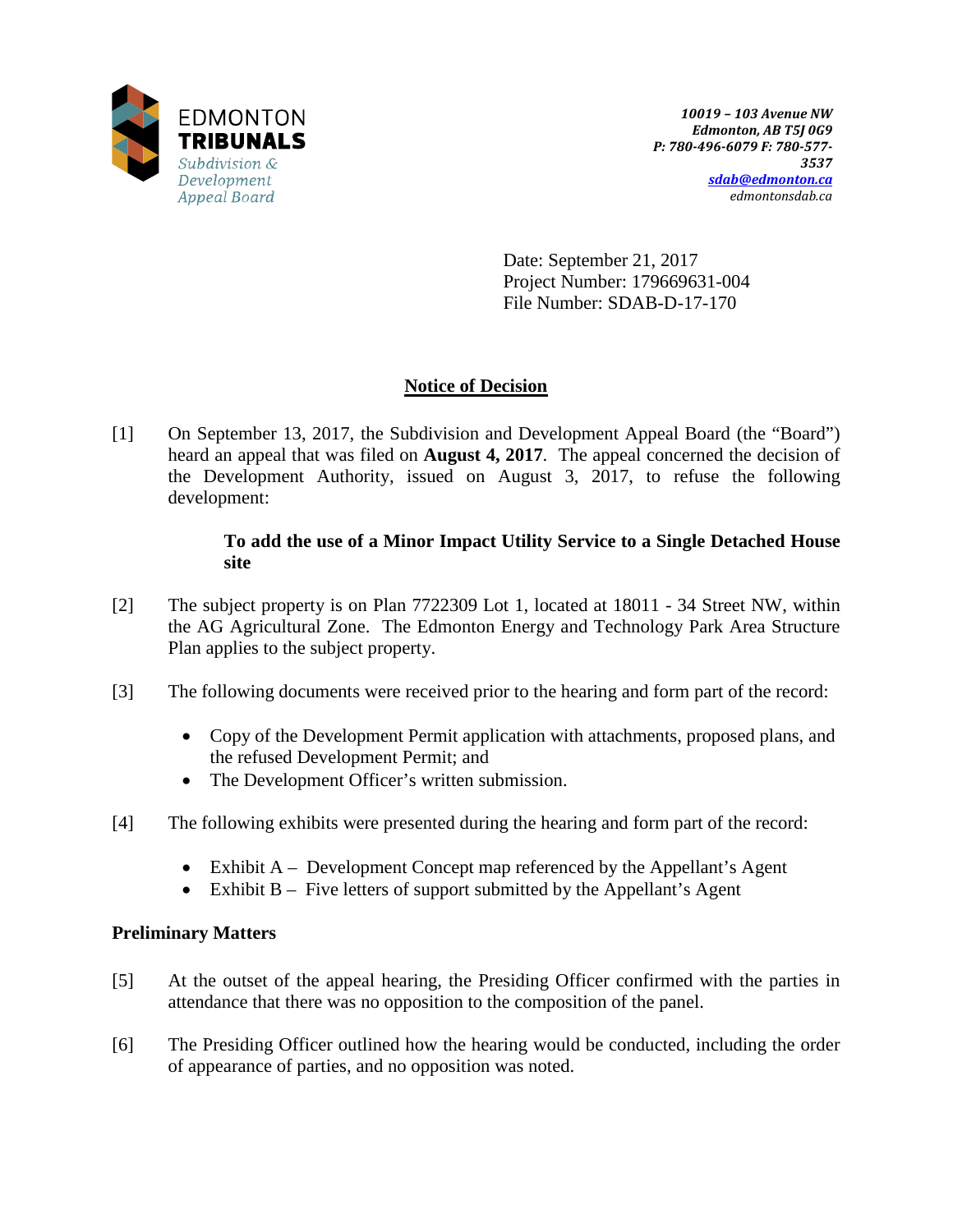[7] The appeal was filed on time, in accordance with Section 686 of the *Municipal Government Act*, R.S.A 2000, c. M-26 (the *"Municipal Government Act*.").

### **Summary of Hearing**

- *i) Position of the Appellant, Mr. V. Bhardwaj, agent for Mr. & Mrs. Grewal:*
- [8] Mr. Bhardwaj confirmed that on September 11, 2017, City Council gave second reading to a Bylaw to create a new Special Area Zone, (EETIM) Edmonton Energy and Technology Park Medium Industrial Zone. This Bylaw has not received third reading, nor has it been passed.
- [9] The proposed Minor Impact Utility Service should be approved as a Discretionary Use for the following reasons.
- [10] The General Purpose of the AG Agricultural Use is to "conserve agricultural and rural uses". For this purpose, the minimum size stipulated is 32 hectares or 80 acres. This site is only 2 hectares which is too small to operate as a Farm, which is a Permitted Use. Therefore, Discretionary Uses have to be considered.
- [11] Minor Impact Utility Services are partly defined as "that which is used to provide for public consumption, benefit, convenience or use".
- [12] Almost all of the work is done for the City of Edmonton, and is addressed to the infrastructure of the City, specifically snow hauling, gravel and soil hauling for road building and municipal utilities. Mr. Grewal has been providing this service to the City for the past ten years and considers himself to be an integral part of the service utilities of the City. The trucks are parked on the subject site at night.
- [13] Therefore, the Use complies with the definition of Minor Impact Utility Service.
- [14] The proposed use will not be incompatible with the future zoning of the site. The new Medium Industrial precinct will allow a General Industrial Use.
- [15] A Development Concept map was submitted and marked Exhibit A, to illustrate the area of the proposed rezoning which includes the subject site.
- [16] The use of the site will be included as a listed Use in this zone.
- [17] At this point, it was clarified by the Presiding Officer that the Board is required to make a decision based on the current zoning of the subject site.
- [18] Five letters of support from neighbouring property owners were submitted marked as Exhibit B.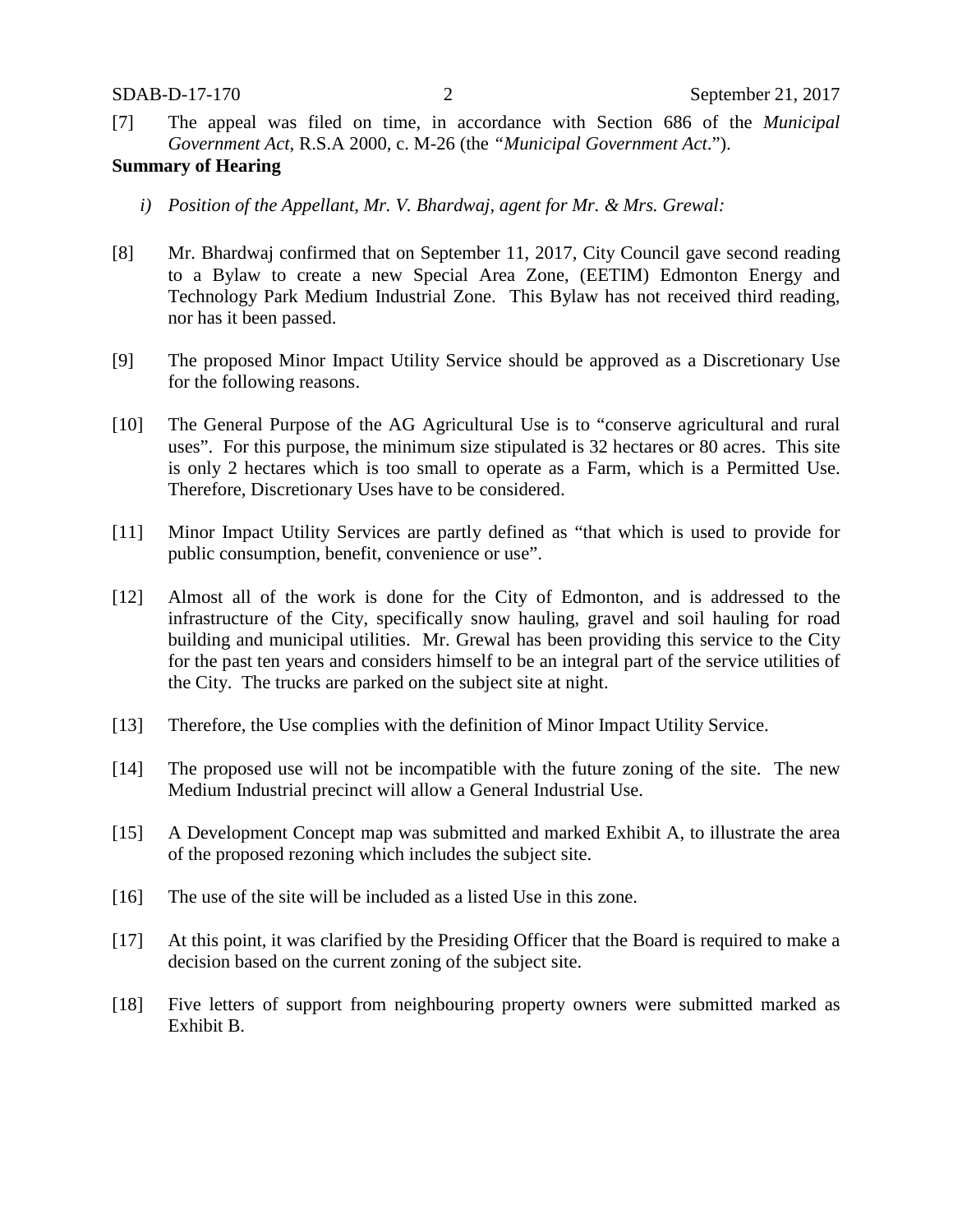- [19] The City has identified the current use, parking trucks on the subject site, as a General Industrial Use which will be a Permitted Use in the Edmonton Energy and Technology Park Medium Industrial Zone. This rezoning should be complete by the end of this year.
- [20] Mr. Bhardwaj reiterated his opinion that this Development Permit application should be approved as a Minor Impact Utility Service.
- [21] Mr. Bhardwaj provided the following information in response to questions from the Board:
	- a) One hundred percent of his client's work is done for the City of Edmonton, some directly and some that is contracted out.
	- b) Mr. Grewal has a Business Licence to operate from the subject site.
	- c) Mr. Grewal operates 8 or 9 large industrial trucks, hauling snow in the winter and sand and gravel for road maintenance during the summer months.
	- d) Any individual has the ability to hire Mr. Grewal's trucking company.
	- e) It was his opinion that hauling sand and gravel should be considered as part of City infrastructure and therefore fits the definition of a Minor Impact Utility Service.
	- f) Consideration was not given to a possible extension of the Stop Order that was previously issued.
	- g) If the Board does not find that the proposed Use is a Minor Impact Utility Service, he asked the Board to postpone the hearing until the Edmonton Energy and Technology Park Medium Industrial Zone is adopted by City Council.
	- h) This is a family business and it is their livelihood.
	- *ii) Position of the Development Officer, Mr. P. Belzile:*
- [22] A Development Permit application for this site will have to be reviewed based on the development regulations contained in the Edmonton Energy and Technology Park Medium Industrial Zone after the Bylaw is approved by City Council. Meetings have been held with the Appellant and his agent to discuss the processes and challenges involved in approving a Development Permit for a General Industrial Use in this Zone, even though it may be a listed Use once the land is rezoned.
- [23] Mr. Belzile referenced his written submission to review the history of the site and the reasons for refusal.
- [24] It was his opinion that it is dangerous to say that anyone doing work for the City of Edmonton should be considered as a Minor Utility Impact Service because it would remove the requirement to have a Business Licence or comply with any other regulations. A Utility Service is governed by other regulations.
- [25] Mr. Belzile provided the following information in response to questions from the Board: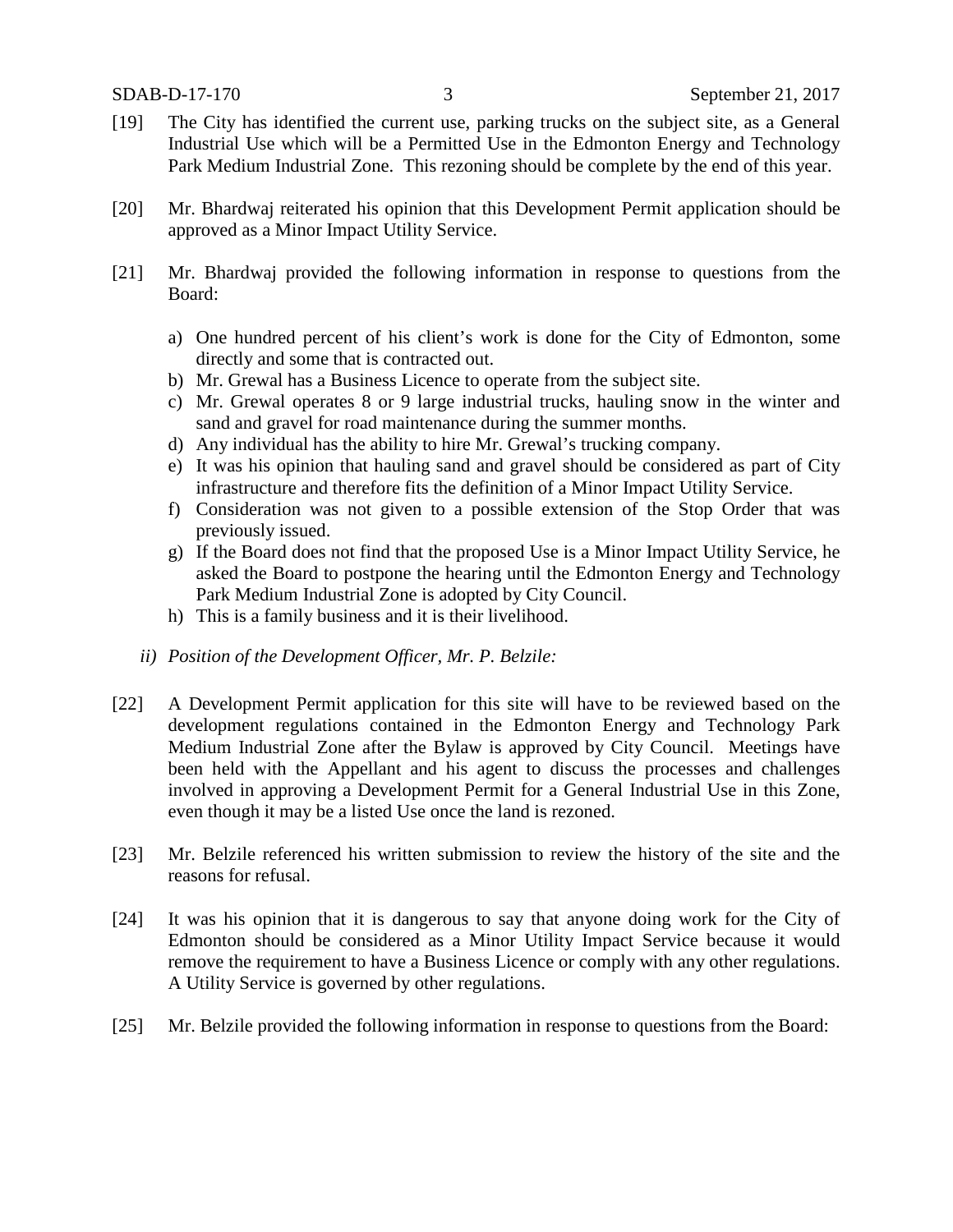- a) It was his opinion that the Appellant's Business Licence is not valid because they do not have an approved Development Permit for the Use that is occurring on the subject site.
- b) The Appellant may have had a Business Licence for the business that was operating from a different site.
- c) He did not consider the support of neighbouring property owners because it was his opinion that the proposed Use is a General Industrial Use which is not listed in the AG Agricultural Zone.
- d) The site can be used as a Single Detached House site until the land is rezoned.
- e) The Appellant does work for the City but that work could end at any time and he would be using his trucks to haul for any other customer.
- f) Meetings have been held with the Appellant to discuss options that would allow the business to operate with a valid Development Permit until the land is rezoned. City staff has been working with the Appellant to locate a site where the trucks could be parked off site. An application for a Minor Home Based Business is pending the outcome of this appeal hearing.
- *iii) Rebuttal of the Appellant*
- [26] The Appellant has a Business Licence to operate his business from the subject address.
- [27] Assurances have been provided by the City and the Mayor that the rezoning process will be completed this winter.
- [28] It was his opinion that the Board can approve the Use as a Minor Impact Utility Service until the land is rezoned.
- [29] The Presiding Officer clarified that the previously issued Stop Order is not before the Board at this time. The Board can only consider the refusal of the Development Permit application to add the Use of a Minor Impact Utility Service to a Single Detached House site. Therefore, the Board has no authority to extend the compliance date contained in the Stop Order.

#### **Decision**

[30] The appeal is **DENIED** and the decision of the Development Authority is **CONFIRMED**. The development is **REFUSED.**

#### **Reasons for Decision**

- [31] The subject site is zoned AG Agricultural Zone. Minor Impact Utility Services is a Discretionary Use in this zone.
- [32] The General Purpose of the AG Agricultural Zone is to conserve agriculture and rural uses.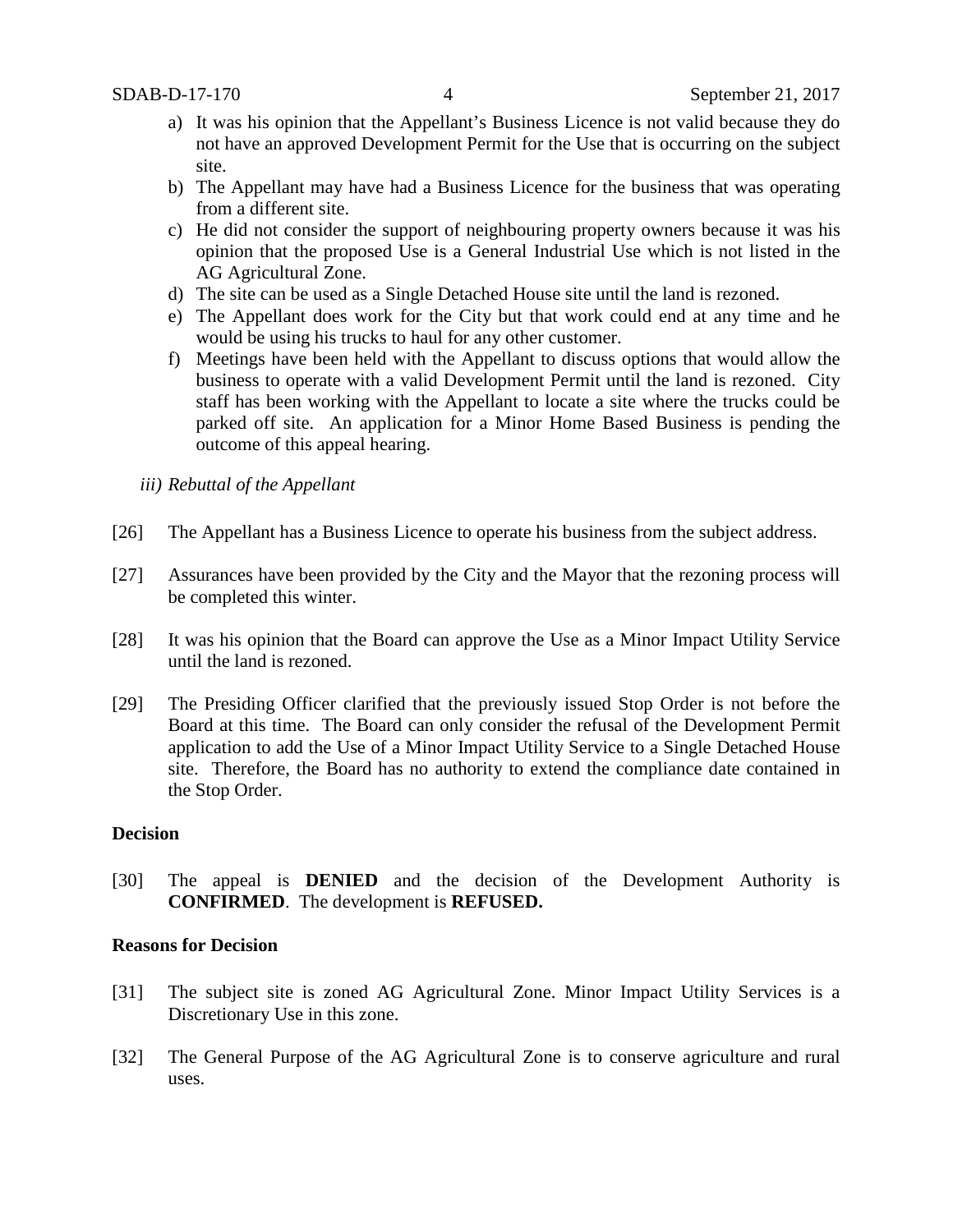[33] Section 7.7(7) of the *Edmonton Zoning Bylaw* defines a Minor Impact Utility Service as:

"development for public utility infrastructure purposes which is likely to have some impact on the environment or adjacent land Uses by virtue of its appearance, noise, size, Traffic Generation or operational characteristics. Typical Uses include vehicle, equipment and material storage yards for utilities and services; telephone exchanges; wire centres; switching centres; snow dumping sites; Transit Centres; transit depots and transfer facilities; water towers; hydrospheres; water treatment plants; power terminals and distributing substations; communication towers and gate stations for natural gas distribution".

- [34] The Board agrees with the Development Officer that the proposed Use does not fit the definition of Minor Impact Utility Service Use because the eight or nine semi-tractor trucks used in the trucking business are privately owned by the Appellant, the business does not provide a public service such as electricity, water or natural gas and is not dedicated to public utility infrastructure purposes. The trucks may be used to transport any variety of cargo. The Board also agrees with the opinion of the Development Officer that the proposed Use should be defined as a General Industrial Use, which is neither a Permitted Use nor Discretionary Use in the AG Agricultural Zone.
- [35] The Board finds that it would be an error in law to make a decision regarding the proposed Use based on a prospective rezoning application. Indeed, the Board must make a decision based on the current zoning regulations and the listed Uses in that Zone.
- [36] The Board acknowledges the request of the Appellant to postpone the hearing until the rezoning process is complete. However, the Board finds that granting a postponement would not be beneficial to the Appellant or the City. This is due to the fact that after the area is rezoned (if at all), a new Development Permit application will be required and it will be reviewed using the development regulations contained in the (EETIM) Edmonton Energy and Technology Park Medium Industrial Zone.
- [37] The Board notes that a Stop Order to cease the General Industrial Use (Truck Yard), including all components of the business and remove all related materials by September 15, 2017 was upheld by a panel of the Board on August 11, 2017. However, the only matter that can be considered by this Board is the refusal of the Development Permit application to add the Use of a Minor Impact Utility Service to a Single Detached House site. Therefore, this Board has no authority to extend the compliance date contained in the Stop Order.
- [38] The Board acknowledges the support of five affected property owners. However, the ongoing development does not match the definition of the Minor Impact Utility Service Use any more than it matched the Major Home Based Business Use which was the subject of an appeal to the Court of Appeal of Alberta for this same site with the same use (2017 ABCA 140). To deem the proposed Use otherwise would be further propagating the initial 2015 decision in this matter, which was overturned by the Court of Appeal of Alberta earlier this year. In light of the foregoing, this Board seeks to incorporate the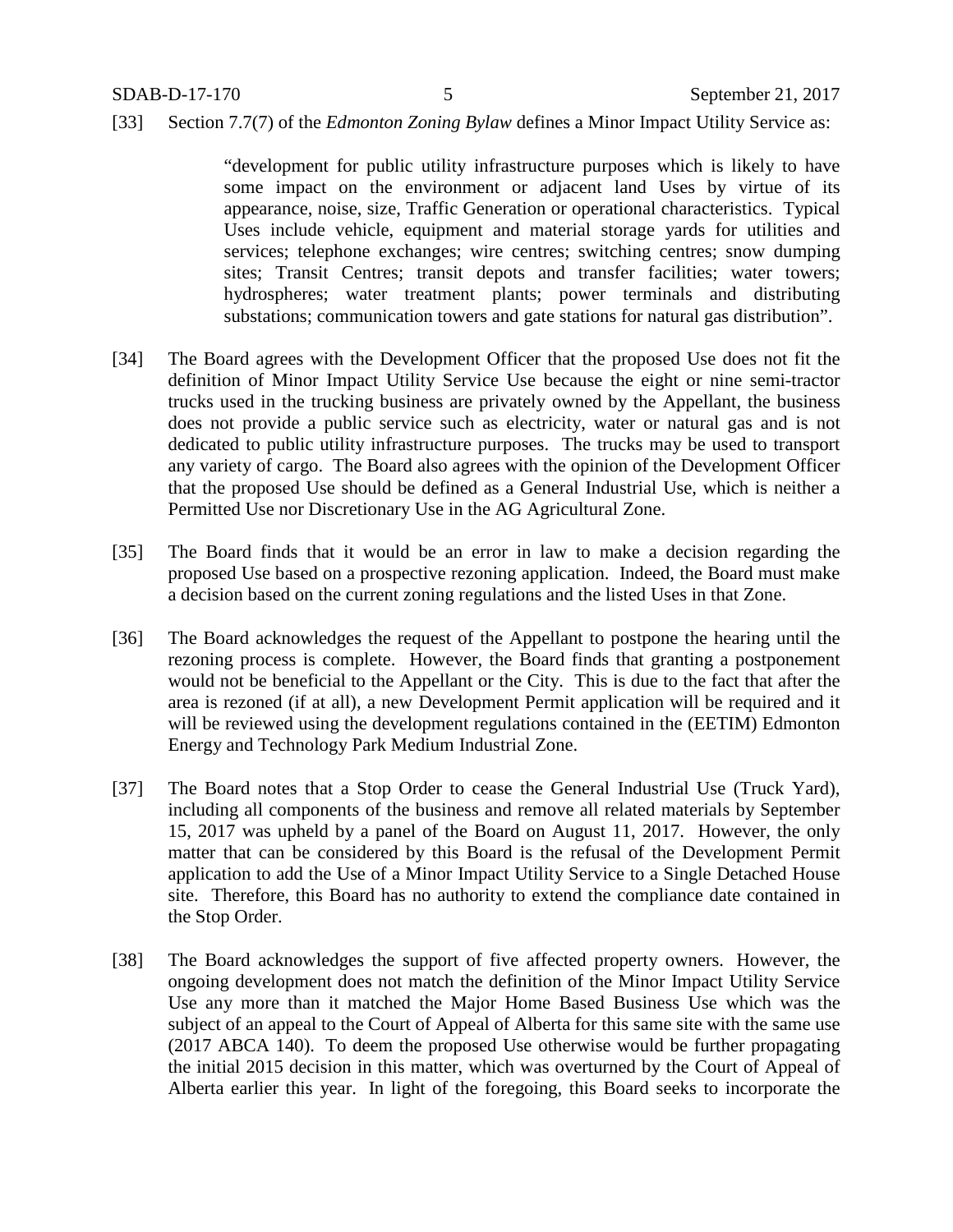reasons of the Court of Appeal in its decision making and defers to the wisdom of that Honourable Court.

[39] For all of the above reasons, the appeal is denied and the decision of the Development Authority to refuse the application is confirmed.

Wingto 2TH

Mr. W. Tuttle, Presiding Officer Subdivision and Development Appeal Board

Board members in attendance: Mr. N. Somerville, Ms. S. LaPerle, Ms. E. Solez, Mr. J. Kindrake